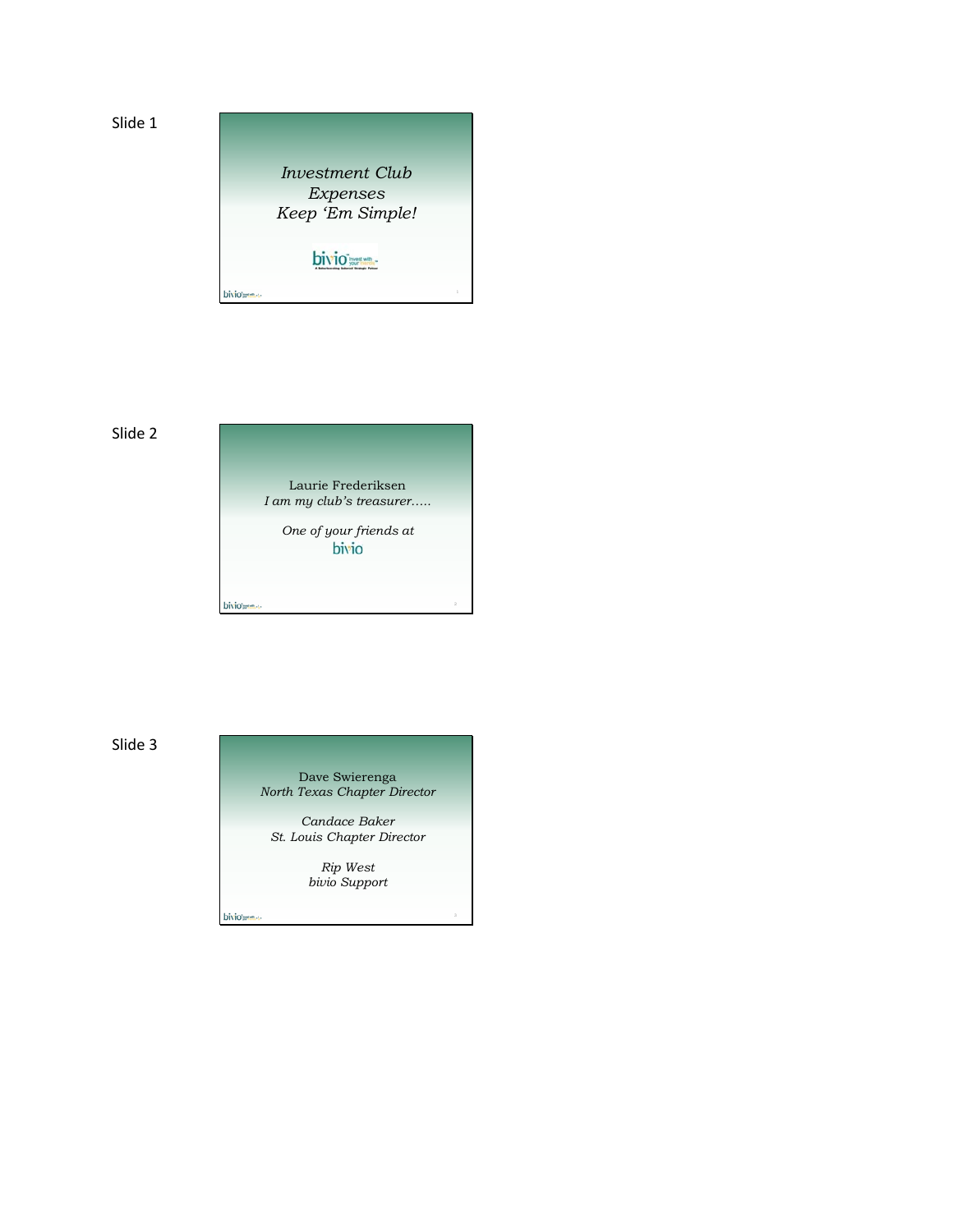





Let's start with a definition. Investment club accounting uses this term to apply to a very specific type of entry. An expense is a transaction where your club pays for something that is not a securities purchase or member withdrawal.

Money is taken out of your club assets and used for the disbursement.

For example, when you have a club you will have an expense for your bivio subscription and possibly an expense for your BI club dues.



The definition of what is and is not deductible is found in IRS Publication 550. Investment Income and Expenses. Note that your club accounting is designed to account for your investment portfolio. You are not accounting for a business. You have Investment Income and Expenses not Business income and expenses.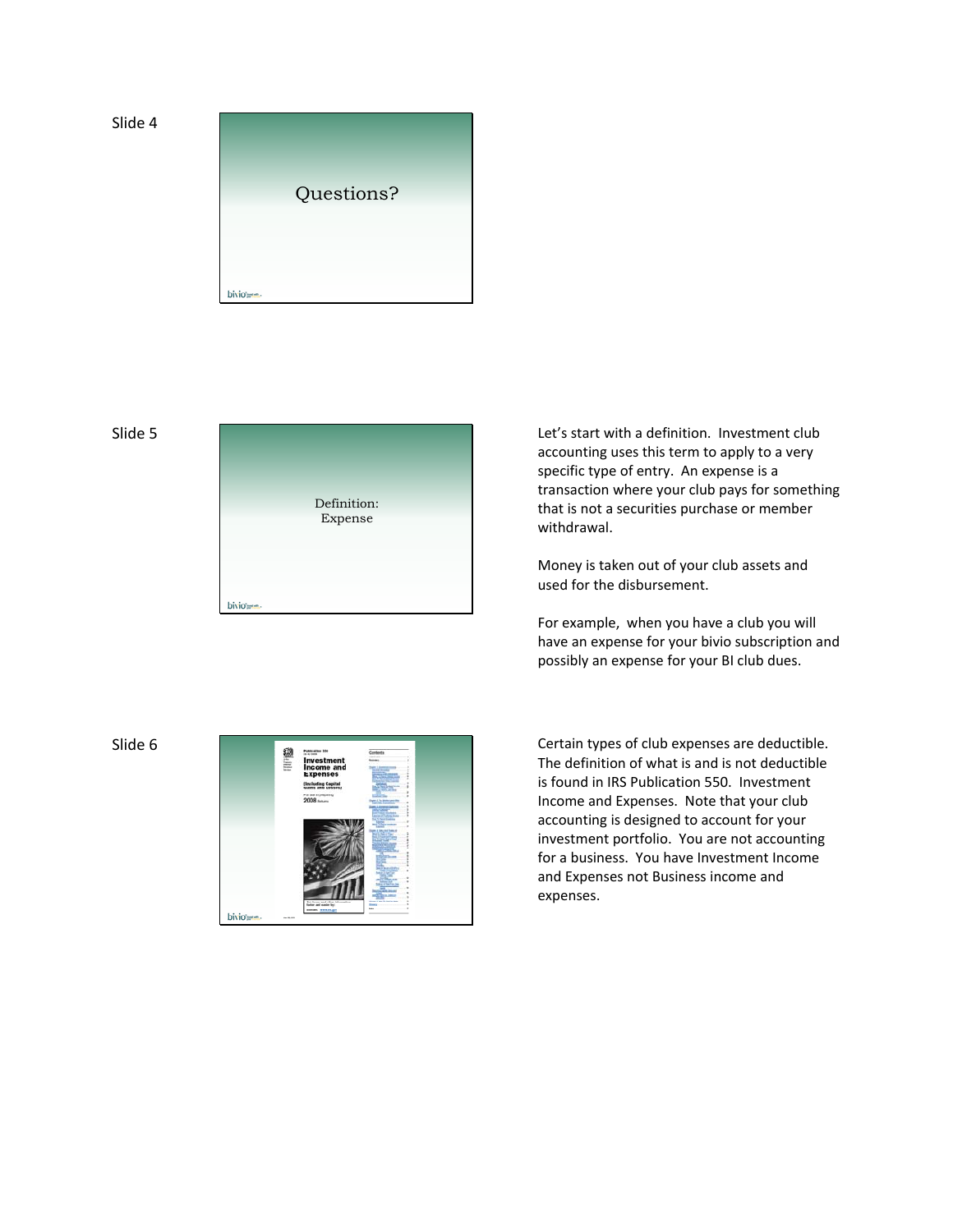| Possible Club Deductible Expenses:                                |  |
|-------------------------------------------------------------------|--|
| •bivio Subscription                                               |  |
| •Club Portion of BetterInvesting Dues                             |  |
| •Meeting Room Rental                                              |  |
| •Postage and Office Supplies                                      |  |
| .Fees Paid for Counsel and Advice about                           |  |
| Investing                                                         |  |
| •DRIP Plan Service Charges                                        |  |
| . Those subtracted before the funds are used<br>to purchase stock |  |
| •Safe Deposit Box Rental                                          |  |
| •Percentage used for Investment Related<br>Activities             |  |
|                                                                   |  |

Slide 8

# Non Deductible Club Expenses •Expenses to Attend Stockholder Meetings •Expenses to Attend Investing Conventions and Seminars •Food and Refreshments •Gifts •Club Parties •Flowers •Stock Purchase and Sale Commissions •Affect stock cost basis, not entered as Expenses bivious-

If you have any question about what is a deductible expense, refer to Publication 550.

If you have any question about what is a deductible expense, refer to Publication 550.



deductible expenses that have been allocated to you for the year will be reported to you on the K‐1 form you will receive from your club. It will be shown on line 13 with a reference code of K next to it. In this example the amount reported is Snow Whites share of her clubs bivio subscription and the certified postage they paid to mail in their income tax forms.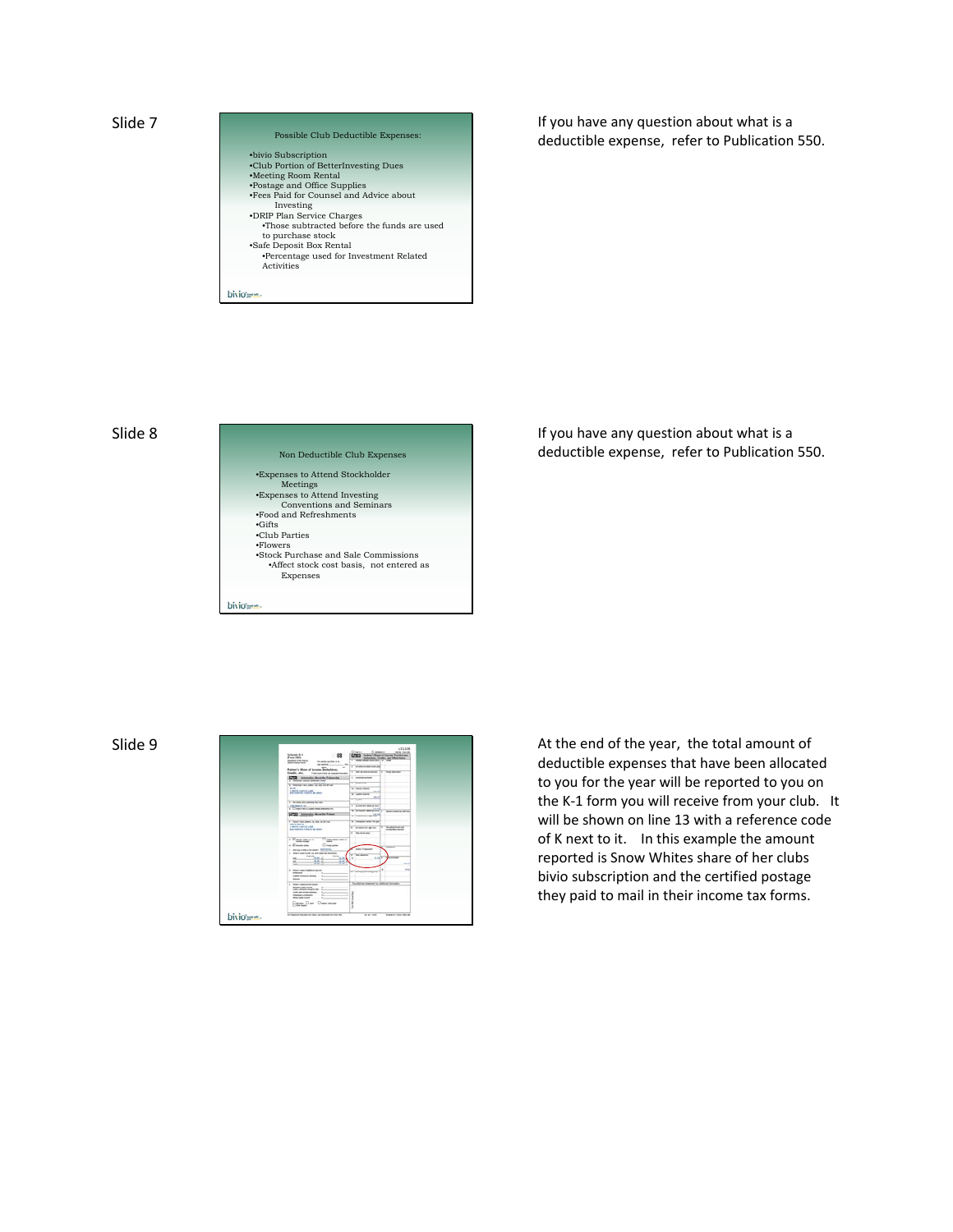

it on your schedule A in the category Miscellaneous Deductions. For 2008 this was line 23 on Schedule A. You will only be able to benefit from the deduction if the total in this category exceeds 2 percent of your Adjusted Gross Income.

## Slide 11



You record an expense in your club accounting this way. First go to the Accounting>Accounts page. At the top of the page, select the expense button.



This will open a form where you can fill in the details about the expense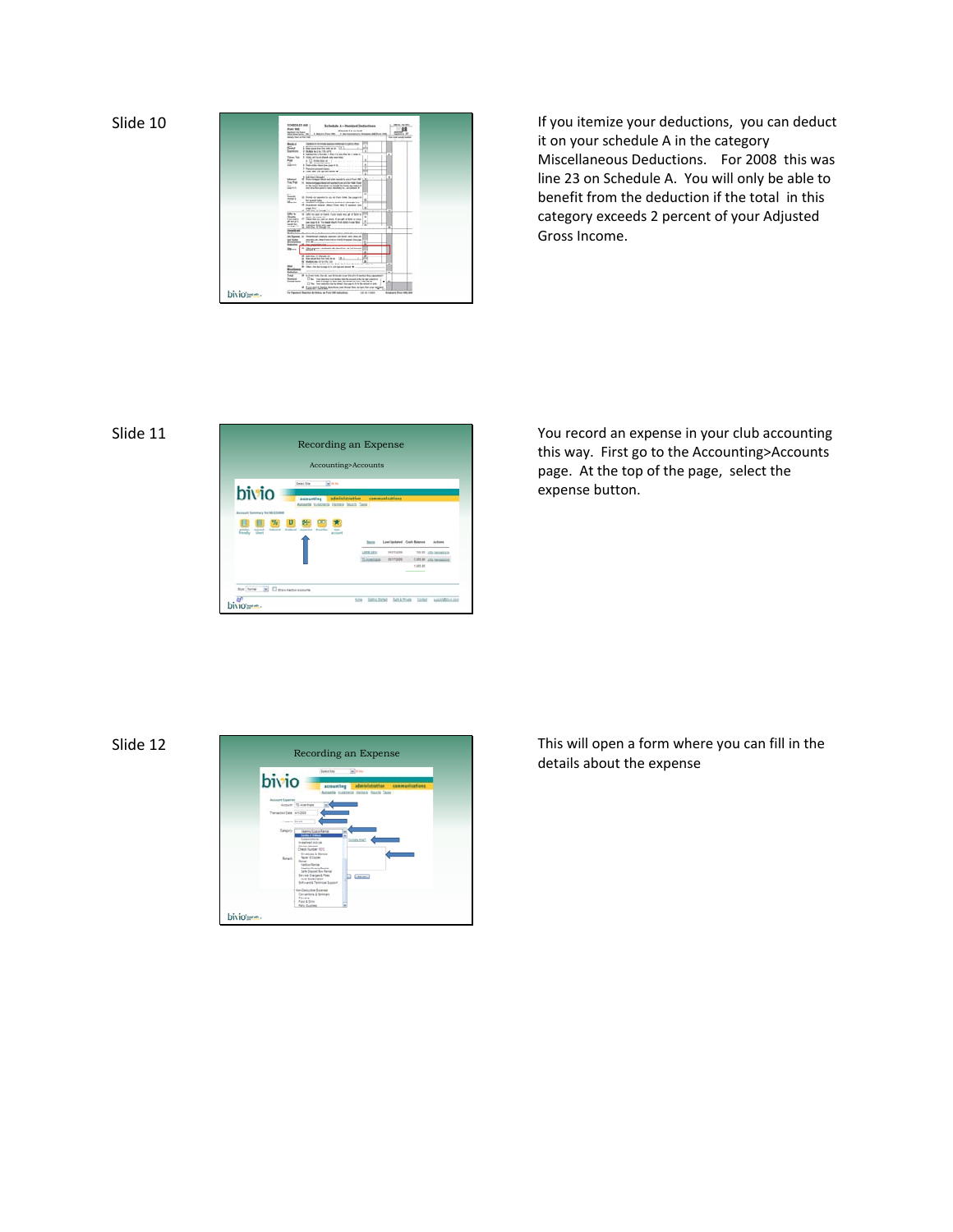```
Slide 13
```

|                          | Recording an Expense                                                                                                       |            |                       |        |
|--------------------------|----------------------------------------------------------------------------------------------------------------------------|------------|-----------------------|--------|
|                          |                                                                                                                            |            |                       |        |
|                          |                                                                                                                            |            |                       |        |
|                          |                                                                                                                            |            |                       |        |
|                          | LAST IN THE RULES FOR LIST                                                                                                 |            |                       |        |
| <b>Iniziate exercise</b> | <b>Fauruant Swazz</b><br><b>RESIGNAL ENECK RECEIPT</b>                                                                     | 35.16      | ARTLET MAY            | $\Box$ |
| <b>SAFERED WALLER</b>    | Seattled, 79 Arrentingle<br><b>Iteshie Tuesda Review</b>                                                                   |            | <b>JESS TORRE AID</b> | o      |
| IST4239 account auto     | Account dividend. To exterment<br>USIN'S VARIET ENGINEER                                                                   | 8.17       | T29422 not            | D      |
|                          | SSENSIS, account aims: Australian SE shares Express Technology Sections Ears: O (CTBH, at 23.12 per share, 8.99 convenient | 17.818.991 | INH 60                | o      |
|                          |                                                                                                                            |            |                       |        |
|                          |                                                                                                                            |            |                       |        |
|                          |                                                                                                                            |            |                       |        |
|                          |                                                                                                                            |            |                       |        |
|                          |                                                                                                                            |            |                       |        |
|                          |                                                                                                                            |            |                       |        |
| bivio-                   |                                                                                                                            |            |                       |        |



When expenses are recorded in your club accounting they are divided up and "allocated" to each person who is a member of your club at the time they occur.

# Slide 15



The default method of allocating expenses is by percentage of ownership in the club. This is the same way that income such as dividends is allocated to each member. Percentage of ownership is tracked by the number of units each person owns.

Expenses are allocated as they occur, based on each members percent ownership when they occur. Percentage ownership in your club may change each time payments or withdrawals are recorded

This means the specific transaction date and the sequence of each of your clubs transactions is more important than in other types of bookkeeeping you may have done.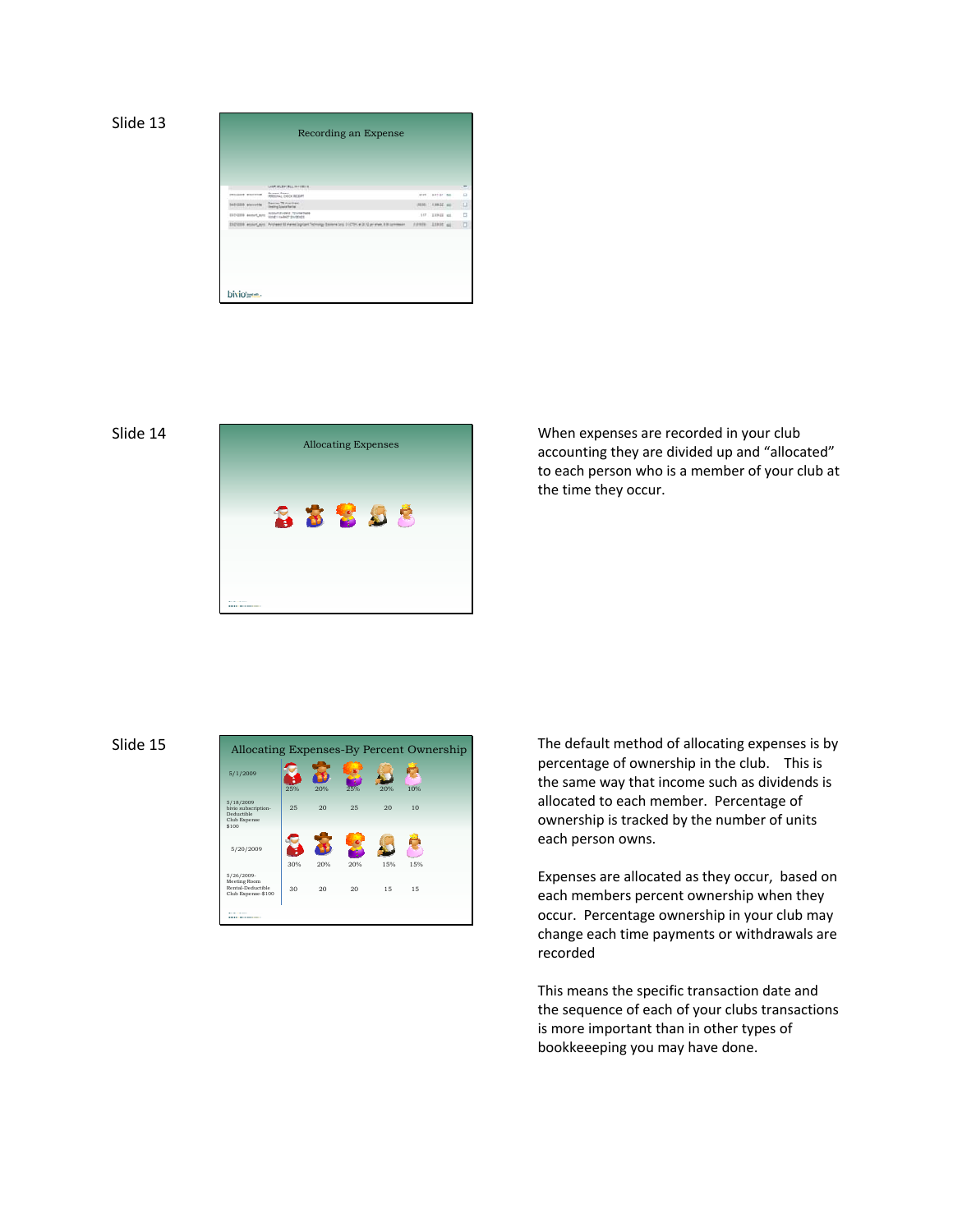Slide 16



If your partnership agreement allows it, expenses can also be allocated in an equal dollar amount to each person. This is done by removing the same number of units from each person. It will change everyone's ownership percentage

### Slide 17



Allocating Expenses **Note that there are only two ways to allocate** club expenses. In both ways, they are allocated to all members of your club. There is no simple way to allocate an expense to a single individual.

> An example that is frequently encountered is the individual portion of BI dues. Many times all members will not be paying the same amount for these. People may want different levels of individual memberships or people may already be individual members through other clubs.

There is no easy method available in your club accounting to account for the transactions if you do.

What is the easiest way to handle these? Just don't use your club financial accounts to pay the individual expenses so you don't have to figure out how to do the accounting for them. There is no benefit to your members to "run" those expenses through your club books.

In the case of the Individual portion of BetterInvesting Dues, collect checks from each member who is joining for their portion and mail them in directly with a club check for the club portion. Do not deposit the checks for the individual portion in your club accounts.

### Slide 18

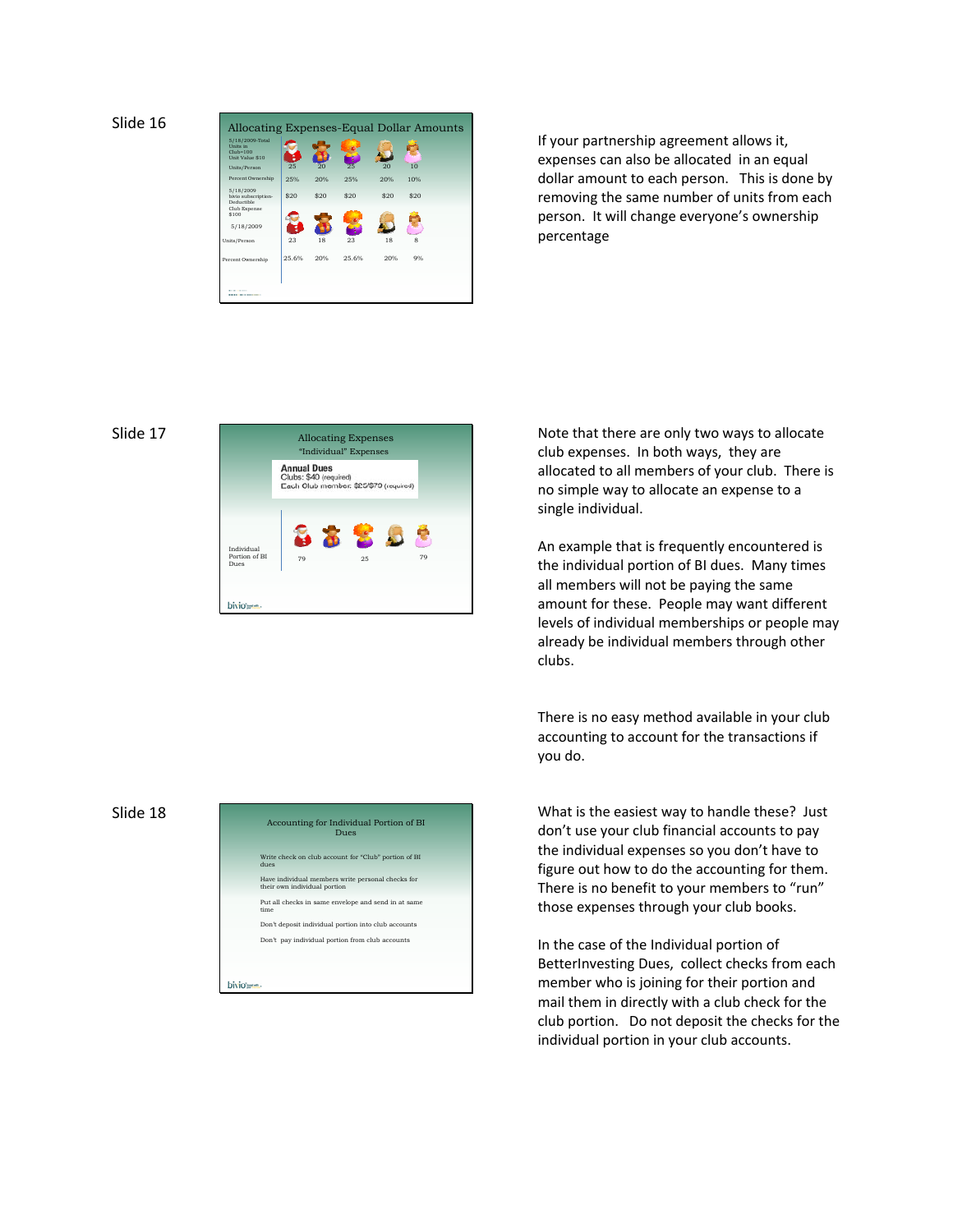| 12/15/2009                                          |                  |                   |        |        |     |  |
|-----------------------------------------------------|------------------|-------------------|--------|--------|-----|--|
| Club dinner at<br>Restaurant                        | 25%              | 20%               | 25%    | 20%    | 10% |  |
| <b>Total Bill</b><br>\$200<br>Pd with Club<br>Check |                  |                   |        |        |     |  |
| Choice 1-<br>Default<br>Allocate<br>Proportionally  | 50               | $40^{\circ}$      | 50     | 40     | 20  |  |
| Choice 2-<br>Allocate Equal \$                      | 40               | 40 <sup>2</sup>   | 40     | 40     | 40  |  |
| NO Choice 3-<br>-------------------                 | 10E <sub>0</sub> | 40 E <sub>0</sub> | $\sim$ | $\sim$ |     |  |

Another example that comes up frequently is restaurant meals.

Suppose your club had a dinner at a nice restaurant and the total bill was \$200. Suppose you had your club treasurer write a club check for the total.

When she went to enter the dinner expense, she would have two choices on how to allocate it to each member.

Either proportional to their ownership in the club or in an equal dollar amount to each one.

She would not have any simple way to allocate each person's actual bill amount to them.

Allocating Expenses **If you do not want to allocate an expense** equally or proportionally, don't use your club financial accounts to pay it.

## Slide 20



Slide 21



There is a common misconception that there is a way for club members to make contributions to a club to pay for expenses which will be kept separate from the club assets being invested. There is no way to do this. No matter how many club financial accounts you are tracking in your club accounting, for the purposes of the accounting, they are all considered to be in a single pool.

To handle your clubs finances, you will have a brokerage account and you may have a bank account.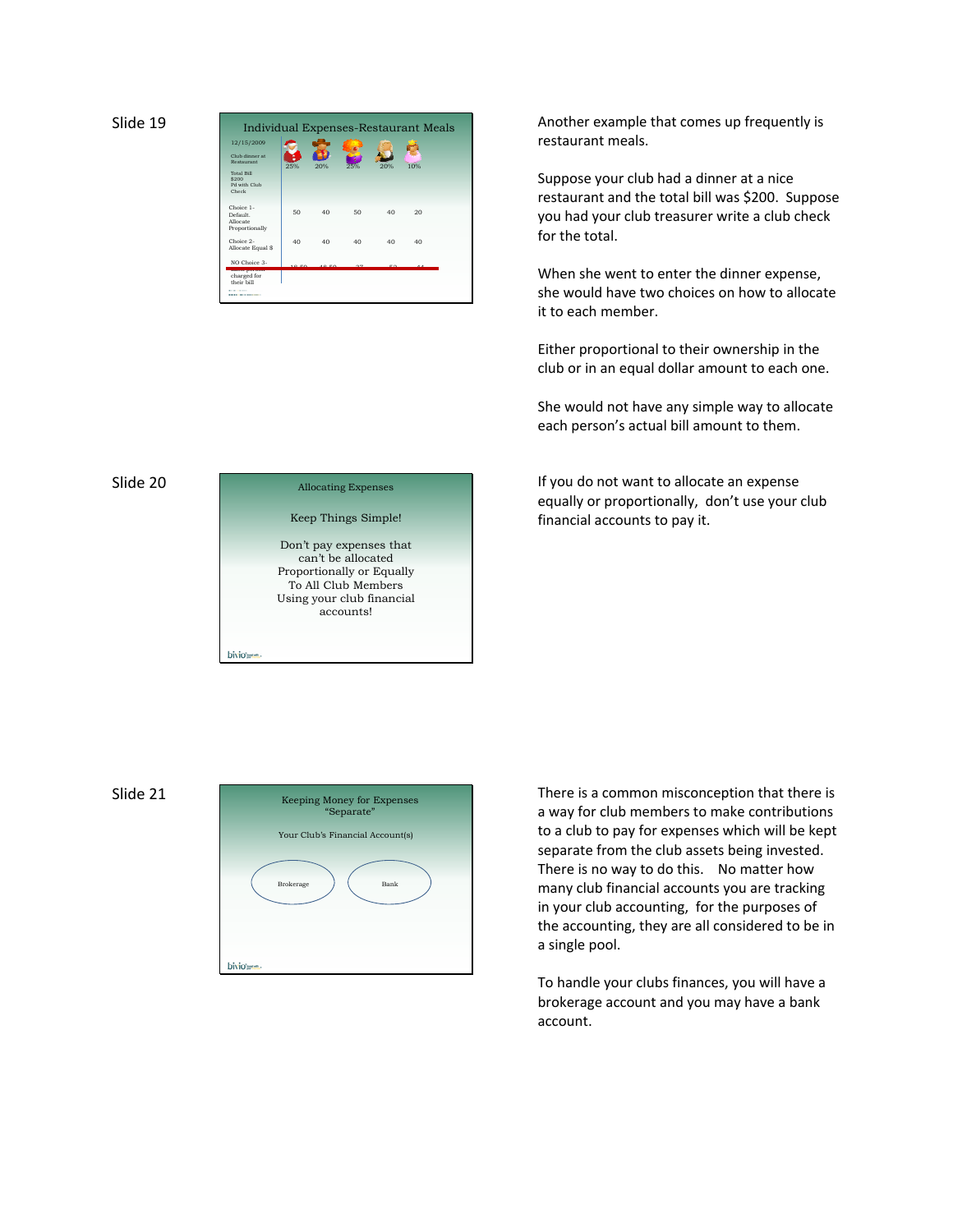



You will see them listed in your club accounting software. In order to be able to reconcile your accounts each month, transactions are tracked in the account they occur in.

# Slide 23



But in terms of your club accounting you have one, combined, pool of investment assets.

Slide 24



Each evening, after the markets close, the value of each of your investments is added to any cash in your accounts to calculate the total value of all the assets your club owns. This is called your club Valuation. It will change daily.

.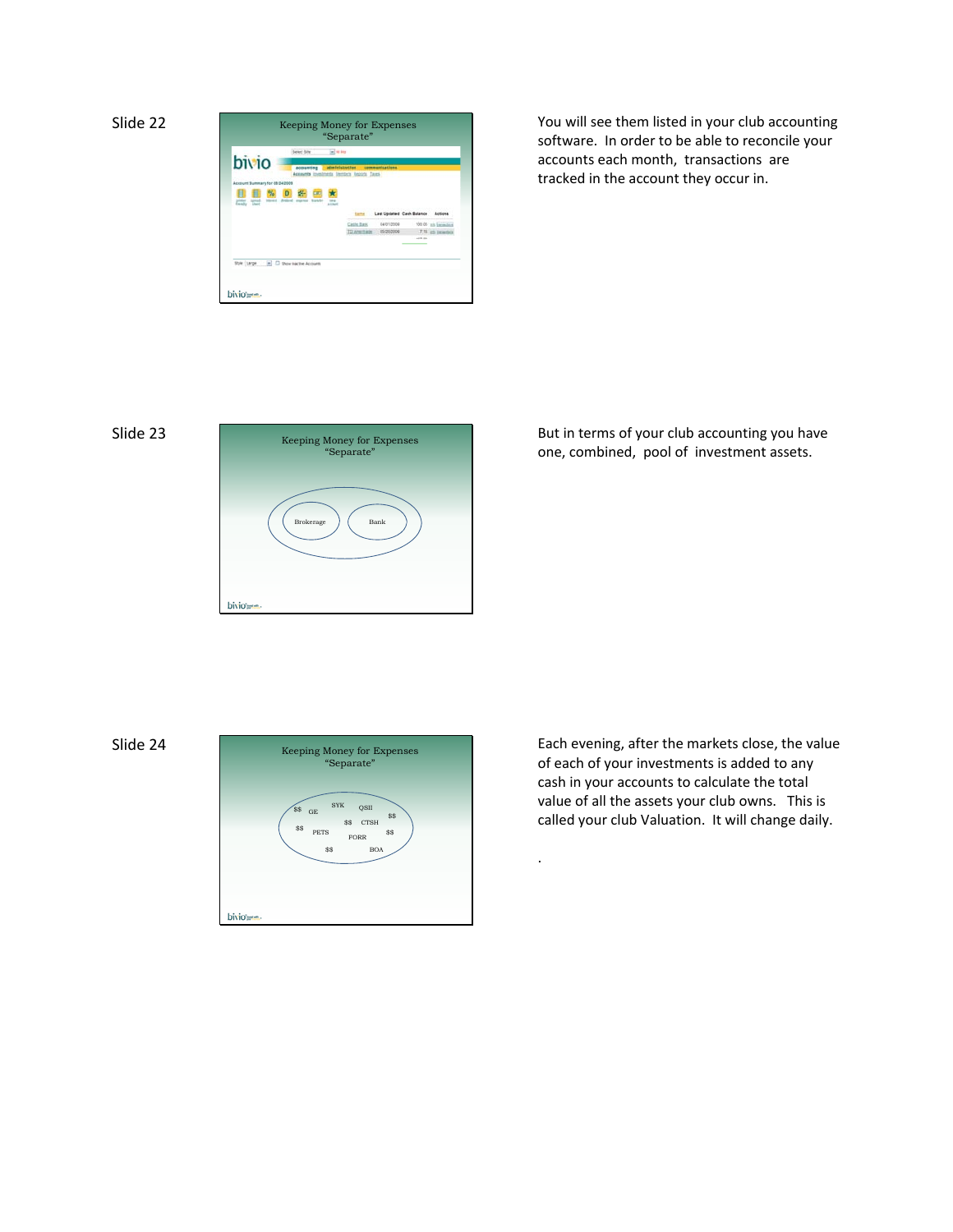|                  | Vances orders from market close for \$4,000,000.            |                         |                  |                       |                |                  | Marculant Continues per Marculant Tourisman, Princese Ware, Naturities Incompany Capital Person of Tale |                |
|------------------|-------------------------------------------------------------|-------------------------|------------------|-----------------------|----------------|------------------|---------------------------------------------------------------------------------------------------------|----------------|
|                  | Coopmann Technology Estations Corp. Cit L Ford              | 195,000                 | Jan at Line      | $-260.67$             | De arma        | <b>HOME RD</b>   | dell'IV-                                                                                                | <b>HOME</b>    |
|                  | <b>CAGACINE LINES</b>                                       | <b>WE SERVE</b>         | <b>DE DIVISI</b> | 1, 202, 241           | <b>In ball</b> | 125.86           | 121.95                                                                                                  | icini          |
|                  | factor lassact Avenue in Fix                                | 81, 78, 6               | 44,7921          | 3,891.77              | to sets.       | $4.236 - 84$     | <b>H1 H2</b>                                                                                            | m <sub>1</sub> |
|                  | land Startin & Association by Lower                         | 242,234                 | <b>Harry</b>     | 3 8 5 4 5             | $+114$         | A Sun Ad         | <b>CALLA</b>                                                                                            | 5.99           |
|                  | because Caracteria                                          | 103.0000                | <b>AS DOM:</b>   | <b>K-ATM RK</b>       | in Tax         | <b>R. HTM AN</b> | 149.61                                                                                                  | <b>Tale</b>    |
|                  | <b>Rechecie Ferry</b>                                       | 10,780                  | 11,1997          | 4,782.78              | 原理             | 378445           | 11,581,797                                                                                              | <b>TLES</b>    |
|                  | <b>Rommed Exercise Ale Alarms</b>                           | <b><i>Institute</i></b> | 14, looke        | 1.036.04              | $+444$         | $+200$           | talk date                                                                                               | 5.2h           |
|                  | <b>Buddy Scalement for State</b>                            | 44,444                  | <b>An Inner</b>  | 1.711.00              | <b>ALMA</b>    | 3 9 4 5 6        | <b>MARK</b>                                                                                             | 6.69           |
|                  | Bryker Corp. (Em)                                           | +24 0000                | <b>BE GREE</b>   | a tres an             | $30.3 - 0.0$   | $+500.84$        | (2,194.40)                                                                                              | $-0.05$        |
|                  | been Corp. (111)                                            | To page                 | 31 NGC           | A life ex             | 21,269         | <b>THOMAS</b>    | <b>STARBOOK</b>                                                                                         | 171            |
|                  |                                                             |                         |                  | 34, Tilk Til          |                | 28.430 Au        | G. (Than)                                                                                               | iii Pi         |
|                  | <b>Talen Account</b>                                        |                         |                  | <b>Superintendent</b> |                |                  | Market Value - tenageage Capit Eurape - Personne of Tolod                                               |                |
|                  | LEFTER BETT                                                 |                         |                  | Total Pric            |                | THE R            | 10                                                                                                      | 1/3            |
|                  | <b>15 Anwinsols</b>                                         |                         |                  | 114                   |                | 7.18             | 11                                                                                                      | 5.2%           |
|                  |                                                             |                         |                  | 407.23                |                | 427.23           | 1.10                                                                                                    | 1.4%           |
|                  | Tuner learnesting with Careh Automotive                     |                         |                  | <b>NAME OF</b>        |                | <b>HAKJ</b>      | Art is                                                                                                  | 103.25         |
| Value of One 2nd | Telefondar of course link is Say 1922 61400<br>8 14, 304 15 |                         |                  |                       |                |                  |                                                                                                         |                |

You can see it reported on a Valuation Report

No matter where your clubs assets "live", for the purposes of your club accounting they are all combined into one pool. Any money accounted for in your club accounting affects your investment returns.

#### Slide 26



When it comes to club expenses, the terminology is sometimes confusing. When a club expense arises, sometimes people think they need to pay a "fee" to cover it. Because that term is available as a type of deposit in your club accounting, people think that is how such a contribution should be recorded. As we will be discussing, it's not.

In reality, any cash you already have available in your club accounts can be used to pay an expense. If you need members to deposit more cash to cover it, you record their contributions as what are referred to in your accounting as payments.

## Slide 27



If you record a contribution as a fee this is what happens.

First of all, it is a misconception that somehow "fees" and whatever expenses they are used to pay are somehow kept separate from the investing pool.

This is not the case. Any deposits recorded in your club accounting become part of your club assets. Any expenses recorded affect your portfolio return.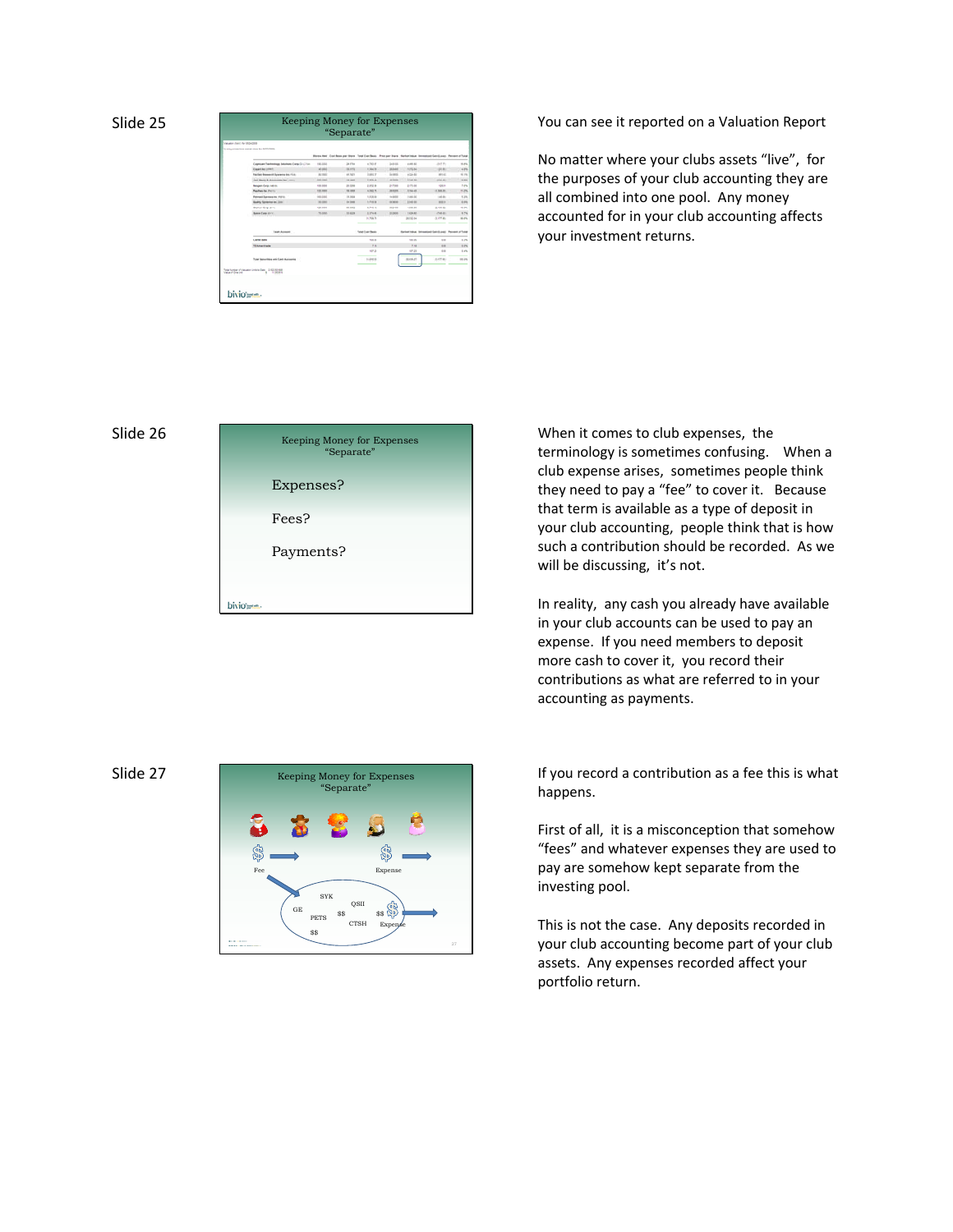|                                                             | 25% | 20% | 25% | 20% | 10% |
|-------------------------------------------------------------|-----|-----|-----|-----|-----|
| Deposit-<br>5 Member Fees<br>@\$40=\$200                    | 50  | 40  | 50  | 40  | 20  |
| Tax Allocation-<br>Deductible<br>Club Expense<br>\$200      | 50  | 40  | 50  | 40  | 20  |
| Deposit-<br>5 Member<br>Payments @\$40                      | 40  | 40  | 40  | 40  | 40  |
| <b>Britain College</b><br><b>A MAIN AND A MONEY COMPANY</b> |     |     |     |     |     |

Slide 29



The second problem with Fees is that they affect member ownership differently than people think. A member deposit recorded as a "Fee" goes into the general club assets and increases the value of each members share of the club based on their ownership percentage.

While each person has contributed the same "Fee", they do not experience the same change in value of their share of the club. Nor are they are they allocated the same amount of the deduction for the Expense.

This is why we prefer to think of "Fees" as Penalties.

There is no reason to deposit money differently just because it is being used to pay expenses. Record member contributions as payments so that each member's club ownership is correctly adjusted.

Keep things simple!

There is no connection between a deposit recorded as a fee and an expense that is paid.

All money recorded in your club accounting is part of your investment assets. It is all shared by everyone based on their percentage of ownership.

You want any member contributions to be recorded as payments so that percentage of ownership is tracked correctly.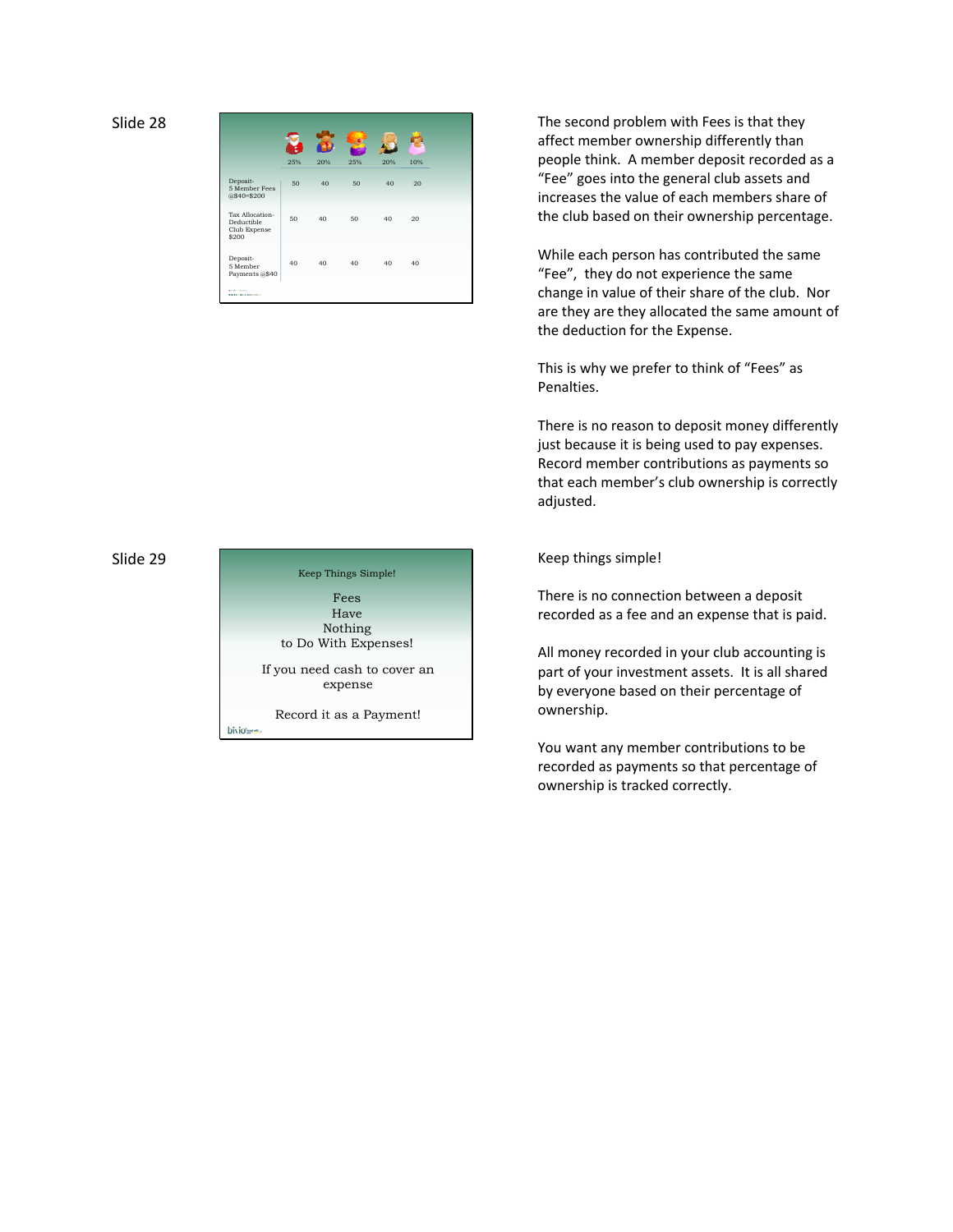





First, create a separate "suspense" account to use to process the reimbursement. Here we've named it "Reimbursement"

Slide 32



Then, record the expense as being paid from the "Reimbursement" account‐ This takes the expense amount away from each member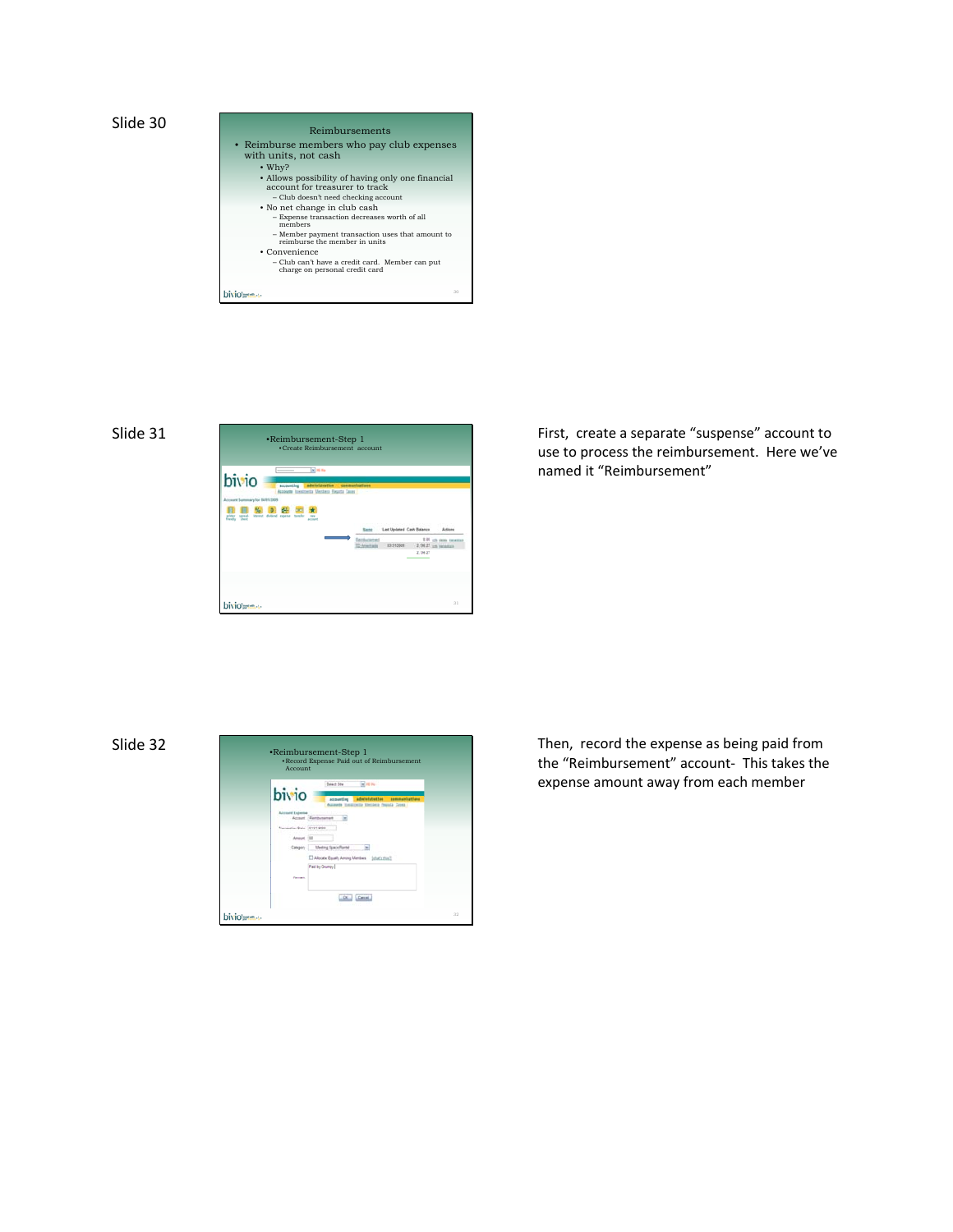



The reimbursement account shows a negative balance.

# Slide 34



Then, record a Payment for the member being reimbursed made into the "Reimbursement" account‐In effect, this takes the amount taken out in the first transaction and uses it to purchase additional units in the club for the member being reimbursed.

# Slide 35

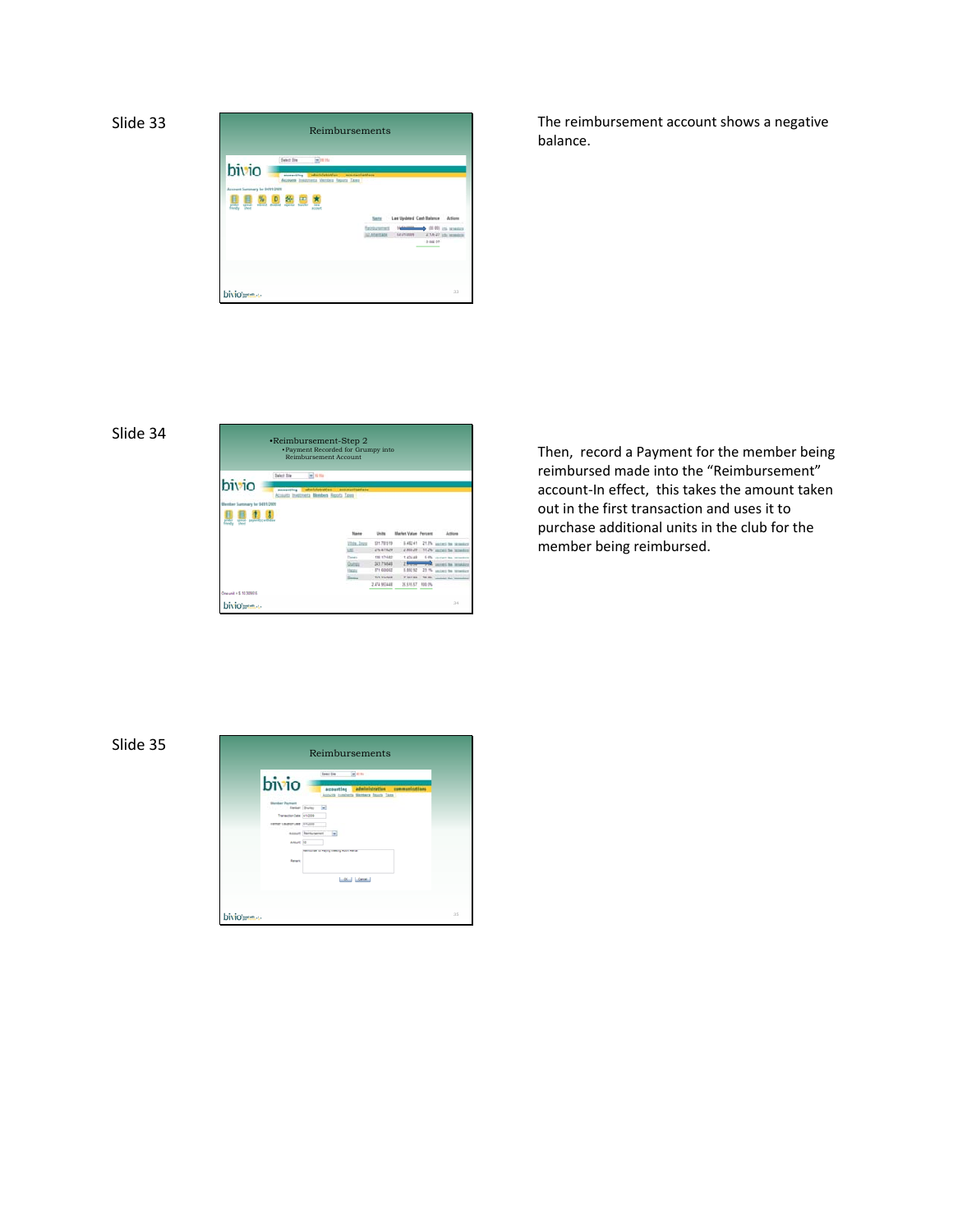

The reimbursement account ends up with a zero balance. It was used to record transactions such that the expense amount was deducted from each member and then used to repay the member being reimbursed with units.

#### Slide 37

# Bounced Check Charges Example: \$50 member payment check bounces. Brokerage charges \$20 overdraft fee Transaction 1-Record payment of \$50 from member. (Deposit that will bounce) Transaction 2-Record negative payment of \$50 from member on date of original payment with same valuation date (Removes deposit when check bounces) Transaction 3-Record a deductible expense of \$20. (Bounced check charge. This is an expense of the club) Transaction 4- If member reimburses the club for the bounced check charge, record it as a fee of \$20 received from him/her bivio-

If a member gives you a payment which bounces, there are several different transactions that will need to be recorded. Let's take an example of a \$50 payment which bounces.

## Slide 38 Investment Club Expenses Summary

Keep 'Em Simple!

Only use club financial accounts for expenses that apply to all club members

Use IRS default and allocate expenses in proportion to club ownership. No partnership agreement changes required.

There is no way to keep funds in your club accounts used for investing separate from funds for expenses.

Any cash already in your club accounts is available to pay expenses

If you need cash to cover a club expense, record member contributions as payments.